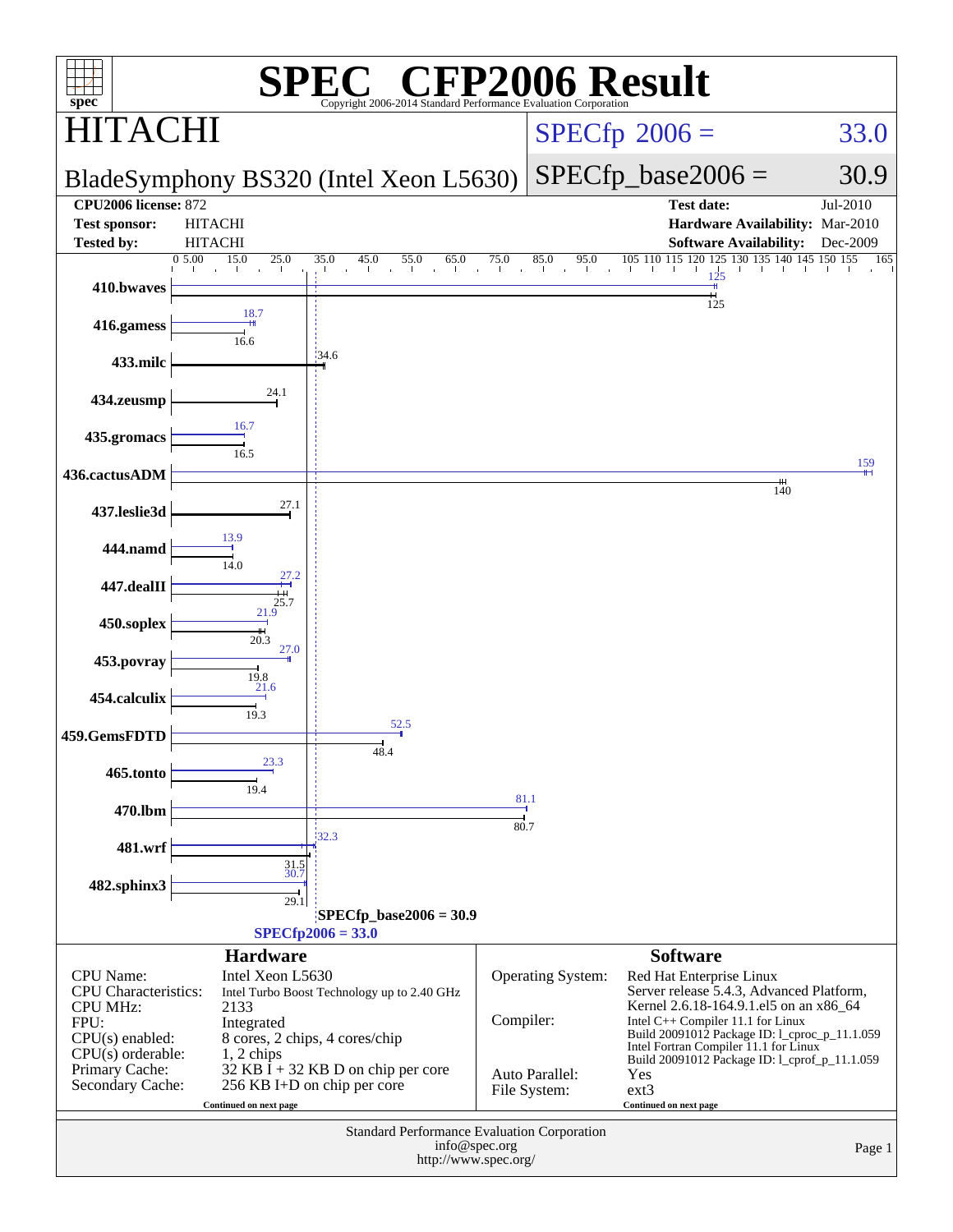| $spec^*$                                                                   |                                  |                                                                                           |                |                             |                      |       | <b>SPEC CFP2006 Result</b><br>Copyright 2006-2014 Standard Performance Evaluation Corporation |                |                                     |                               |                                 |                      |
|----------------------------------------------------------------------------|----------------------------------|-------------------------------------------------------------------------------------------|----------------|-----------------------------|----------------------|-------|-----------------------------------------------------------------------------------------------|----------------|-------------------------------------|-------------------------------|---------------------------------|----------------------|
| HITACHI                                                                    |                                  |                                                                                           |                |                             |                      |       |                                                                                               | $SPECfp2006 =$ |                                     |                               |                                 | 33.0                 |
| BladeSymphony BS320 (Intel Xeon L5630)                                     |                                  |                                                                                           |                |                             |                      |       |                                                                                               |                | $SPECfp\_base2006 =$                |                               |                                 | 30.9                 |
| <b>CPU2006</b> license: 872<br><b>Test sponsor:</b><br><b>Tested by:</b>   | <b>HITACHI</b><br><b>HITACHI</b> |                                                                                           |                |                             |                      |       |                                                                                               |                | <b>Test date:</b>                   | <b>Software Availability:</b> | Hardware Availability: Mar-2010 | Jul-2010<br>Dec-2009 |
| L3 Cache:<br>Other Cache:<br>Memory:<br>Disk Subsystem:<br>Other Hardware: |                                  | 12 MB I+D on chip per chip<br>None<br>2 rank, CL9-9-9)<br>1 x 73 GB 10000 rpm SAS<br>None |                | 24 GB (6 x 4 GB PC3-10600R, |                      |       | <b>System State:</b><br><b>Base Pointers:</b><br>Peak Pointers:<br>Other Software:            | 64-bit<br>None | Multi-user run level 3<br>32/64-bit |                               |                                 |                      |
|                                                                            |                                  |                                                                                           |                |                             | <b>Results Table</b> |       |                                                                                               |                |                                     |                               |                                 |                      |
| <b>Benchmark</b>                                                           | <b>Seconds</b>                   | <b>Ratio</b>                                                                              | <b>Seconds</b> | <b>Base</b><br>Ratio        | <b>Seconds</b>       | Ratio | <b>Seconds</b>                                                                                | <b>Ratio</b>   | <b>Peak</b><br><b>Seconds</b>       | <b>Ratio</b>                  | <b>Seconds</b>                  | <b>Ratio</b>         |
| 410.bwayes                                                                 | 110                              | 123                                                                                       | 109            | 125                         | 109                  | 125   | 110                                                                                           | 124            | <b>109</b>                          | <u>125</u>                    | 109                             | 125                  |
| 416.gamess                                                                 | 1178                             | 16.6                                                                                      | 1179           | 16.6                        | 1179                 | 16.6  | 1095                                                                                          | 17.9           | 1031                                | 19.0                          | 1047                            | 18.7                 |
| 433.milc                                                                   | 265                              | 34.6                                                                                      | 265            | 34.6                        | 261                  | 35.1  | 265                                                                                           | 34.6           | 265                                 | 34.6                          | 261                             | 35.1                 |
| 434.zeusmp                                                                 | 377                              | 24.1                                                                                      | 379            | 24.0                        | 378                  | 24.1  | 377                                                                                           | 24.1           | 379                                 | 24.0                          | 378                             | <u>24.1</u>          |
| 435.gromacs                                                                | 433                              | 16.5                                                                                      | 431            | 16.5                        | 430                  | 16.6  | 428                                                                                           | 16.7           | 429                                 | 16.7                          | 429                             | 16.7                 |
| 436.cactusADM                                                              | 85.9                             | 139                                                                                       | 85.1           | 140                         | 85.5                 | 140   | 75.4                                                                                          | 158            | 74.6                                | 160                           | 75.2                            | 159                  |
| 437.leslie3d                                                               | 346                              | 27.1                                                                                      | 345            | 27.2                        | 347                  | 27.1  | 346                                                                                           | 27.1           | 345                                 | 27.2                          | 347                             | 27.1                 |
| 444.namd                                                                   | 575                              | 14.0                                                                                      | 575            | 14.0                        | 574                  | 14.0  | 577                                                                                           | 13.9           | 577                                 | 13.9                          | 576                             | 13.9                 |
| 447.dealII                                                                 | 470                              | 24.3                                                                                      | 445            | 25.7                        | 433                  | 26.4  | 458                                                                                           | 25.0           | 421                                 | 27.2                          | 419                             | 27.3                 |
| 450.soplex                                                                 | 417                              | 20.0                                                                                      | 411            | 20.3                        | 392                  | 21.3  | 382                                                                                           | 21.9           | 381                                 | 21.9                          | 382                             | 21.9                 |
| 453.povray                                                                 | 269                              | 19.8                                                                                      | 268            | 19.8                        | 270                  | 19.7  | 201                                                                                           | 26.5           | 196                                 | 27.1                          | 197                             | 27.0                 |
| 454.calculix                                                               | 427                              | 19.3                                                                                      | 427            | 19.3                        | 427                  | 19.3  | 382                                                                                           | 21.6           | 382                                 | 21.6                          | 382                             | 21.6                 |
| 459.GemsFDTD                                                               | 219                              | 48.5                                                                                      | 219            | 48.4                        | 220                  | 48.2  | 203                                                                                           | 52.3           | 202                                 | 52.5                          | 201                             | 52.7                 |
| 465.tonto                                                                  | 506                              | 19.4                                                                                      | 506            | 19.4                        | 506                  | 19.4  | 423                                                                                           | 23.3           | 423                                 | 23.2                          | 423                             | 23.3                 |
| 470.1bm                                                                    | 170                              | 80.7                                                                                      | 170            | 80.7                        | 171                  | 80.5  | 169                                                                                           | 81.2           | <b>169</b>                          | 81.1                          | 170                             | 81.0                 |
| 481.wrf                                                                    | 355                              | 31.5                                                                                      | 354            | 31.6                        | 355                  | 31.5  | 376                                                                                           | 29.7           | 346                                 | 32.3                          | 341                             | 32.7                 |
| $482$ .sphinx $3$                                                          | 671                              | 29.1                                                                                      | 673            | 28.9                        | 668                  | 29.2  | 642                                                                                           | 30.4           | 634                                 | 30.7                          | 632                             | 30.8                 |

Results appear in the [order in which they were run.](http://www.spec.org/auto/cpu2006/Docs/result-fields.html#RunOrder) Bold underlined text [indicates a median measurement.](http://www.spec.org/auto/cpu2006/Docs/result-fields.html#Median)

#### **[Operating System Notes](http://www.spec.org/auto/cpu2006/Docs/result-fields.html#OperatingSystemNotes)**

'ulimit -s unlimited' was used to set the stacksize to unlimited prior to run OMP\_NUM\_THREADS set to number of cores KMP\_AFFINITY set to granularity=fine,scatter

### **[Platform Notes](http://www.spec.org/auto/cpu2006/Docs/result-fields.html#PlatformNotes)**

Intel HT Technology = Disabled NUMA = Disabled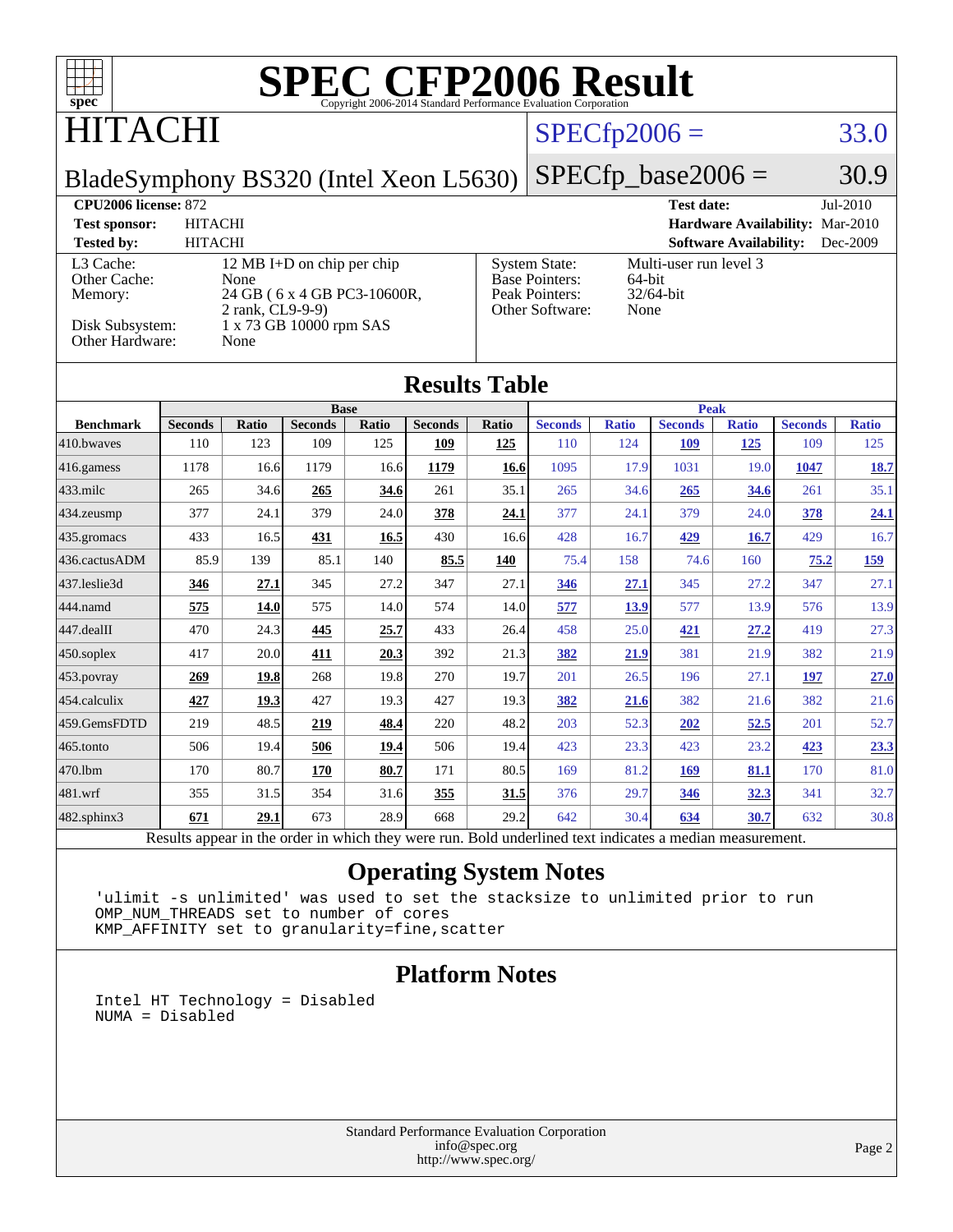

# **[SPEC CFP2006 Result](http://www.spec.org/auto/cpu2006/Docs/result-fields.html#SPECCFP2006Result)**

# HITACHI

 $SPECTp2006 = 33.0$ 

BladeSymphony BS320 (Intel Xeon L5630)  $SPECTp\_base2006 = 30.9$ 

**[CPU2006 license:](http://www.spec.org/auto/cpu2006/Docs/result-fields.html#CPU2006license)** 872 **[Test date:](http://www.spec.org/auto/cpu2006/Docs/result-fields.html#Testdate)** Jul-2010 **[Test sponsor:](http://www.spec.org/auto/cpu2006/Docs/result-fields.html#Testsponsor)** HITACHI **[Hardware Availability:](http://www.spec.org/auto/cpu2006/Docs/result-fields.html#HardwareAvailability)** Mar-2010 **[Tested by:](http://www.spec.org/auto/cpu2006/Docs/result-fields.html#Testedby)** HITACHI **[Software Availability:](http://www.spec.org/auto/cpu2006/Docs/result-fields.html#SoftwareAvailability)** Dec-2009

### **[Base Compiler Invocation](http://www.spec.org/auto/cpu2006/Docs/result-fields.html#BaseCompilerInvocation)**

[C benchmarks](http://www.spec.org/auto/cpu2006/Docs/result-fields.html#Cbenchmarks): [icc -m64](http://www.spec.org/cpu2006/results/res2010q3/cpu2006-20100914-13315.flags.html#user_CCbase_intel_icc_64bit_bda6cc9af1fdbb0edc3795bac97ada53)

[C++ benchmarks:](http://www.spec.org/auto/cpu2006/Docs/result-fields.html#CXXbenchmarks) [icpc -m64](http://www.spec.org/cpu2006/results/res2010q3/cpu2006-20100914-13315.flags.html#user_CXXbase_intel_icpc_64bit_fc66a5337ce925472a5c54ad6a0de310)

[Fortran benchmarks](http://www.spec.org/auto/cpu2006/Docs/result-fields.html#Fortranbenchmarks): [ifort -m64](http://www.spec.org/cpu2006/results/res2010q3/cpu2006-20100914-13315.flags.html#user_FCbase_intel_ifort_64bit_ee9d0fb25645d0210d97eb0527dcc06e)

[Benchmarks using both Fortran and C](http://www.spec.org/auto/cpu2006/Docs/result-fields.html#BenchmarksusingbothFortranandC): [icc -m64](http://www.spec.org/cpu2006/results/res2010q3/cpu2006-20100914-13315.flags.html#user_CC_FCbase_intel_icc_64bit_bda6cc9af1fdbb0edc3795bac97ada53) [ifort -m64](http://www.spec.org/cpu2006/results/res2010q3/cpu2006-20100914-13315.flags.html#user_CC_FCbase_intel_ifort_64bit_ee9d0fb25645d0210d97eb0527dcc06e)

### **[Base Portability Flags](http://www.spec.org/auto/cpu2006/Docs/result-fields.html#BasePortabilityFlags)**

| 410.bwaves: -DSPEC CPU LP64                  |                                                                |
|----------------------------------------------|----------------------------------------------------------------|
| 416.gamess: -DSPEC_CPU_LP64                  |                                                                |
| 433.milc: -DSPEC CPU LP64                    |                                                                |
| 434.zeusmp: -DSPEC_CPU_LP64                  |                                                                |
| 435.gromacs: -DSPEC_CPU_LP64 -nofor_main     |                                                                |
| 436.cactusADM: - DSPEC CPU LP64 - nofor main |                                                                |
| 437.leslie3d: -DSPEC CPU LP64                |                                                                |
| 444.namd: - DSPEC CPU LP64                   |                                                                |
| 447.dealII: - DSPEC CPU LP64                 |                                                                |
| 450.soplex: -DSPEC_CPU_LP64                  |                                                                |
| 453.povray: -DSPEC_CPU_LP64                  |                                                                |
| 454.calculix: -DSPEC CPU LP64 -nofor main    |                                                                |
| 459. GemsFDTD: - DSPEC CPU LP64              |                                                                |
| 465.tonto: - DSPEC CPU LP64                  |                                                                |
| 470.1bm: - DSPEC_CPU LP64                    |                                                                |
|                                              | 481.wrf: -DSPEC CPU_LP64 -DSPEC_CPU_CASE_FLAG -DSPEC_CPU_LINUX |
| 482.sphinx3: -DSPEC_CPU_LP64                 |                                                                |
|                                              |                                                                |

### **[Base Optimization Flags](http://www.spec.org/auto/cpu2006/Docs/result-fields.html#BaseOptimizationFlags)**

[C benchmarks](http://www.spec.org/auto/cpu2006/Docs/result-fields.html#Cbenchmarks): [-xSSE4.2](http://www.spec.org/cpu2006/results/res2010q3/cpu2006-20100914-13315.flags.html#user_CCbase_f-xSSE42_f91528193cf0b216347adb8b939d4107) [-ipo](http://www.spec.org/cpu2006/results/res2010q3/cpu2006-20100914-13315.flags.html#user_CCbase_f-ipo) [-O3](http://www.spec.org/cpu2006/results/res2010q3/cpu2006-20100914-13315.flags.html#user_CCbase_f-O3) [-no-prec-div](http://www.spec.org/cpu2006/results/res2010q3/cpu2006-20100914-13315.flags.html#user_CCbase_f-no-prec-div) [-static](http://www.spec.org/cpu2006/results/res2010q3/cpu2006-20100914-13315.flags.html#user_CCbase_f-static) [-parallel](http://www.spec.org/cpu2006/results/res2010q3/cpu2006-20100914-13315.flags.html#user_CCbase_f-parallel) [-opt-prefetch](http://www.spec.org/cpu2006/results/res2010q3/cpu2006-20100914-13315.flags.html#user_CCbase_f-opt-prefetch) [C++ benchmarks:](http://www.spec.org/auto/cpu2006/Docs/result-fields.html#CXXbenchmarks) [-xSSE4.2](http://www.spec.org/cpu2006/results/res2010q3/cpu2006-20100914-13315.flags.html#user_CXXbase_f-xSSE42_f91528193cf0b216347adb8b939d4107) [-ipo](http://www.spec.org/cpu2006/results/res2010q3/cpu2006-20100914-13315.flags.html#user_CXXbase_f-ipo) [-O3](http://www.spec.org/cpu2006/results/res2010q3/cpu2006-20100914-13315.flags.html#user_CXXbase_f-O3) [-no-prec-div](http://www.spec.org/cpu2006/results/res2010q3/cpu2006-20100914-13315.flags.html#user_CXXbase_f-no-prec-div) [-static](http://www.spec.org/cpu2006/results/res2010q3/cpu2006-20100914-13315.flags.html#user_CXXbase_f-static) [-parallel](http://www.spec.org/cpu2006/results/res2010q3/cpu2006-20100914-13315.flags.html#user_CXXbase_f-parallel) [-opt-prefetch](http://www.spec.org/cpu2006/results/res2010q3/cpu2006-20100914-13315.flags.html#user_CXXbase_f-opt-prefetch) [Fortran benchmarks](http://www.spec.org/auto/cpu2006/Docs/result-fields.html#Fortranbenchmarks): [-xSSE4.2](http://www.spec.org/cpu2006/results/res2010q3/cpu2006-20100914-13315.flags.html#user_FCbase_f-xSSE42_f91528193cf0b216347adb8b939d4107) [-ipo](http://www.spec.org/cpu2006/results/res2010q3/cpu2006-20100914-13315.flags.html#user_FCbase_f-ipo) [-O3](http://www.spec.org/cpu2006/results/res2010q3/cpu2006-20100914-13315.flags.html#user_FCbase_f-O3) [-no-prec-div](http://www.spec.org/cpu2006/results/res2010q3/cpu2006-20100914-13315.flags.html#user_FCbase_f-no-prec-div) [-static](http://www.spec.org/cpu2006/results/res2010q3/cpu2006-20100914-13315.flags.html#user_FCbase_f-static) [-parallel](http://www.spec.org/cpu2006/results/res2010q3/cpu2006-20100914-13315.flags.html#user_FCbase_f-parallel) [-opt-prefetch](http://www.spec.org/cpu2006/results/res2010q3/cpu2006-20100914-13315.flags.html#user_FCbase_f-opt-prefetch) [Benchmarks using both Fortran and C](http://www.spec.org/auto/cpu2006/Docs/result-fields.html#BenchmarksusingbothFortranandC): [-xSSE4.2](http://www.spec.org/cpu2006/results/res2010q3/cpu2006-20100914-13315.flags.html#user_CC_FCbase_f-xSSE42_f91528193cf0b216347adb8b939d4107) [-ipo](http://www.spec.org/cpu2006/results/res2010q3/cpu2006-20100914-13315.flags.html#user_CC_FCbase_f-ipo) [-O3](http://www.spec.org/cpu2006/results/res2010q3/cpu2006-20100914-13315.flags.html#user_CC_FCbase_f-O3) [-no-prec-div](http://www.spec.org/cpu2006/results/res2010q3/cpu2006-20100914-13315.flags.html#user_CC_FCbase_f-no-prec-div) [-static](http://www.spec.org/cpu2006/results/res2010q3/cpu2006-20100914-13315.flags.html#user_CC_FCbase_f-static) [-parallel](http://www.spec.org/cpu2006/results/res2010q3/cpu2006-20100914-13315.flags.html#user_CC_FCbase_f-parallel) [-opt-prefetch](http://www.spec.org/cpu2006/results/res2010q3/cpu2006-20100914-13315.flags.html#user_CC_FCbase_f-opt-prefetch)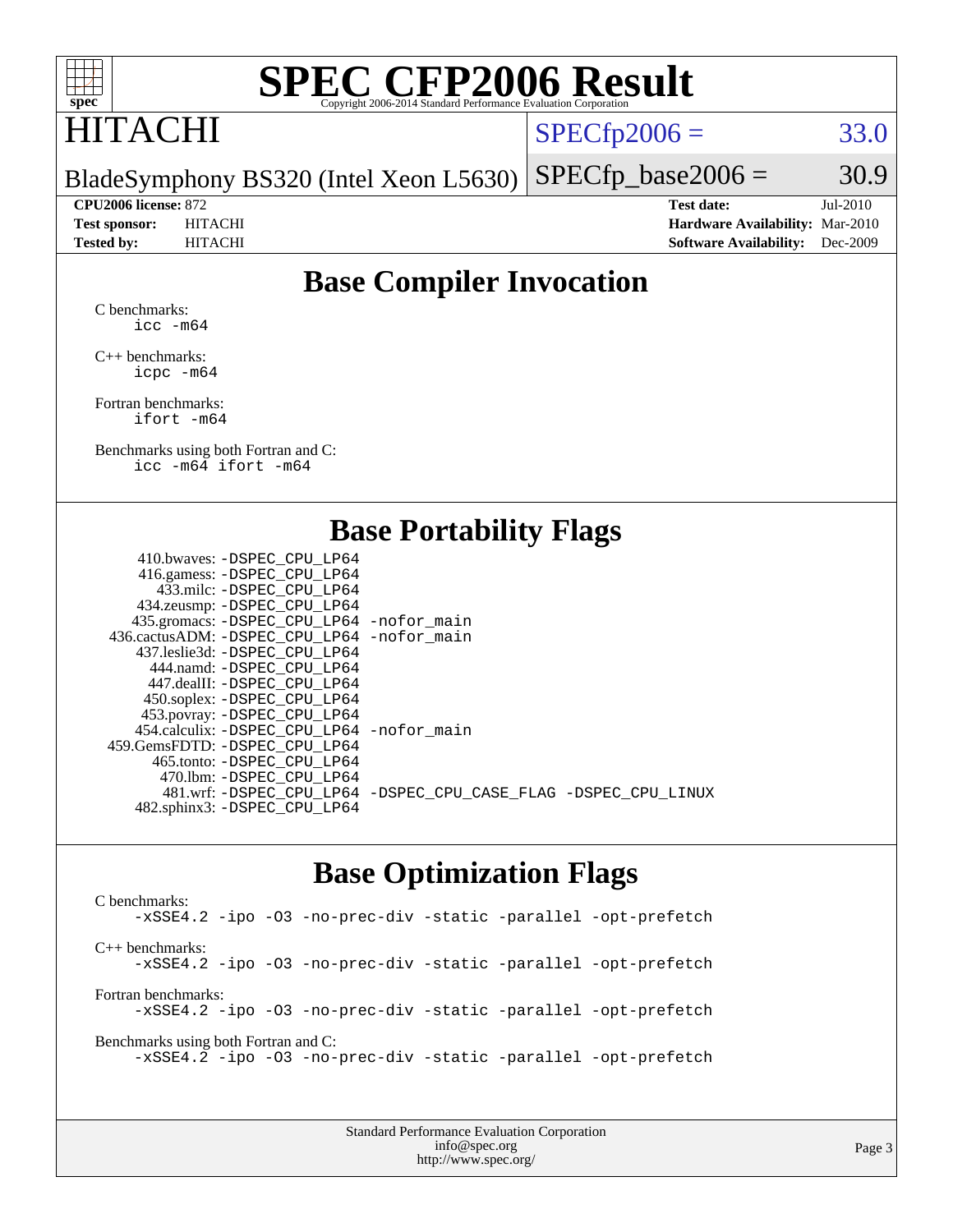

# **[SPEC CFP2006 Result](http://www.spec.org/auto/cpu2006/Docs/result-fields.html#SPECCFP2006Result)**

# HITACHI

 $SPECTp2006 = 33.0$ 

BladeSymphony BS320 (Intel Xeon L5630)  $SPECTp\_base2006 = 30.9$ 

**[CPU2006 license:](http://www.spec.org/auto/cpu2006/Docs/result-fields.html#CPU2006license)** 872 **[Test date:](http://www.spec.org/auto/cpu2006/Docs/result-fields.html#Testdate)** Jul-2010 **[Test sponsor:](http://www.spec.org/auto/cpu2006/Docs/result-fields.html#Testsponsor)** HITACHI **[Hardware Availability:](http://www.spec.org/auto/cpu2006/Docs/result-fields.html#HardwareAvailability)** Mar-2010 **[Tested by:](http://www.spec.org/auto/cpu2006/Docs/result-fields.html#Testedby)** HITACHI **[Software Availability:](http://www.spec.org/auto/cpu2006/Docs/result-fields.html#SoftwareAvailability)** Dec-2009

### **[Peak Compiler Invocation](http://www.spec.org/auto/cpu2006/Docs/result-fields.html#PeakCompilerInvocation)**

[C benchmarks \(except as noted below\)](http://www.spec.org/auto/cpu2006/Docs/result-fields.html#Cbenchmarksexceptasnotedbelow): [icc -m64](http://www.spec.org/cpu2006/results/res2010q3/cpu2006-20100914-13315.flags.html#user_CCpeak_intel_icc_64bit_bda6cc9af1fdbb0edc3795bac97ada53)

482.sphinx3: [icc -m32](http://www.spec.org/cpu2006/results/res2010q3/cpu2006-20100914-13315.flags.html#user_peakCCLD482_sphinx3_intel_icc_32bit_a6a621f8d50482236b970c6ac5f55f93)

[C++ benchmarks \(except as noted below\):](http://www.spec.org/auto/cpu2006/Docs/result-fields.html#CXXbenchmarksexceptasnotedbelow) [icpc -m64](http://www.spec.org/cpu2006/results/res2010q3/cpu2006-20100914-13315.flags.html#user_CXXpeak_intel_icpc_64bit_fc66a5337ce925472a5c54ad6a0de310)

450.soplex: [icpc -m32](http://www.spec.org/cpu2006/results/res2010q3/cpu2006-20100914-13315.flags.html#user_peakCXXLD450_soplex_intel_icpc_32bit_4e5a5ef1a53fd332b3c49e69c3330699)

[Fortran benchmarks](http://www.spec.org/auto/cpu2006/Docs/result-fields.html#Fortranbenchmarks): [ifort -m64](http://www.spec.org/cpu2006/results/res2010q3/cpu2006-20100914-13315.flags.html#user_FCpeak_intel_ifort_64bit_ee9d0fb25645d0210d97eb0527dcc06e)

[Benchmarks using both Fortran and C](http://www.spec.org/auto/cpu2006/Docs/result-fields.html#BenchmarksusingbothFortranandC): [icc -m64](http://www.spec.org/cpu2006/results/res2010q3/cpu2006-20100914-13315.flags.html#user_CC_FCpeak_intel_icc_64bit_bda6cc9af1fdbb0edc3795bac97ada53) [ifort -m64](http://www.spec.org/cpu2006/results/res2010q3/cpu2006-20100914-13315.flags.html#user_CC_FCpeak_intel_ifort_64bit_ee9d0fb25645d0210d97eb0527dcc06e)

**[Peak Portability Flags](http://www.spec.org/auto/cpu2006/Docs/result-fields.html#PeakPortabilityFlags)**

 410.bwaves: [-DSPEC\\_CPU\\_LP64](http://www.spec.org/cpu2006/results/res2010q3/cpu2006-20100914-13315.flags.html#suite_peakPORTABILITY410_bwaves_DSPEC_CPU_LP64) 416.gamess: [-DSPEC\\_CPU\\_LP64](http://www.spec.org/cpu2006/results/res2010q3/cpu2006-20100914-13315.flags.html#suite_peakPORTABILITY416_gamess_DSPEC_CPU_LP64) 433.milc: [-DSPEC\\_CPU\\_LP64](http://www.spec.org/cpu2006/results/res2010q3/cpu2006-20100914-13315.flags.html#suite_peakPORTABILITY433_milc_DSPEC_CPU_LP64) 434.zeusmp: [-DSPEC\\_CPU\\_LP64](http://www.spec.org/cpu2006/results/res2010q3/cpu2006-20100914-13315.flags.html#suite_peakPORTABILITY434_zeusmp_DSPEC_CPU_LP64) 435.gromacs: [-DSPEC\\_CPU\\_LP64](http://www.spec.org/cpu2006/results/res2010q3/cpu2006-20100914-13315.flags.html#suite_peakPORTABILITY435_gromacs_DSPEC_CPU_LP64) [-nofor\\_main](http://www.spec.org/cpu2006/results/res2010q3/cpu2006-20100914-13315.flags.html#user_peakLDPORTABILITY435_gromacs_f-nofor_main) 436.cactusADM: [-DSPEC\\_CPU\\_LP64](http://www.spec.org/cpu2006/results/res2010q3/cpu2006-20100914-13315.flags.html#suite_peakPORTABILITY436_cactusADM_DSPEC_CPU_LP64) [-nofor\\_main](http://www.spec.org/cpu2006/results/res2010q3/cpu2006-20100914-13315.flags.html#user_peakLDPORTABILITY436_cactusADM_f-nofor_main) 437.leslie3d: [-DSPEC\\_CPU\\_LP64](http://www.spec.org/cpu2006/results/res2010q3/cpu2006-20100914-13315.flags.html#suite_peakPORTABILITY437_leslie3d_DSPEC_CPU_LP64) 444.namd: [-DSPEC\\_CPU\\_LP64](http://www.spec.org/cpu2006/results/res2010q3/cpu2006-20100914-13315.flags.html#suite_peakPORTABILITY444_namd_DSPEC_CPU_LP64) 447.dealII: [-DSPEC\\_CPU\\_LP64](http://www.spec.org/cpu2006/results/res2010q3/cpu2006-20100914-13315.flags.html#suite_peakPORTABILITY447_dealII_DSPEC_CPU_LP64) 453.povray: [-DSPEC\\_CPU\\_LP64](http://www.spec.org/cpu2006/results/res2010q3/cpu2006-20100914-13315.flags.html#suite_peakPORTABILITY453_povray_DSPEC_CPU_LP64) 454.calculix: [-DSPEC\\_CPU\\_LP64](http://www.spec.org/cpu2006/results/res2010q3/cpu2006-20100914-13315.flags.html#suite_peakPORTABILITY454_calculix_DSPEC_CPU_LP64) [-nofor\\_main](http://www.spec.org/cpu2006/results/res2010q3/cpu2006-20100914-13315.flags.html#user_peakLDPORTABILITY454_calculix_f-nofor_main) 459.GemsFDTD: [-DSPEC\\_CPU\\_LP64](http://www.spec.org/cpu2006/results/res2010q3/cpu2006-20100914-13315.flags.html#suite_peakPORTABILITY459_GemsFDTD_DSPEC_CPU_LP64) 465.tonto: [-DSPEC\\_CPU\\_LP64](http://www.spec.org/cpu2006/results/res2010q3/cpu2006-20100914-13315.flags.html#suite_peakPORTABILITY465_tonto_DSPEC_CPU_LP64) 470.lbm: [-DSPEC\\_CPU\\_LP64](http://www.spec.org/cpu2006/results/res2010q3/cpu2006-20100914-13315.flags.html#suite_peakPORTABILITY470_lbm_DSPEC_CPU_LP64) 481.wrf: [-DSPEC\\_CPU\\_LP64](http://www.spec.org/cpu2006/results/res2010q3/cpu2006-20100914-13315.flags.html#suite_peakPORTABILITY481_wrf_DSPEC_CPU_LP64) [-DSPEC\\_CPU\\_CASE\\_FLAG](http://www.spec.org/cpu2006/results/res2010q3/cpu2006-20100914-13315.flags.html#b481.wrf_peakCPORTABILITY_DSPEC_CPU_CASE_FLAG) [-DSPEC\\_CPU\\_LINUX](http://www.spec.org/cpu2006/results/res2010q3/cpu2006-20100914-13315.flags.html#b481.wrf_peakCPORTABILITY_DSPEC_CPU_LINUX)

### **[Peak Optimization Flags](http://www.spec.org/auto/cpu2006/Docs/result-fields.html#PeakOptimizationFlags)**

[C benchmarks](http://www.spec.org/auto/cpu2006/Docs/result-fields.html#Cbenchmarks):

433.milc: basepeak = yes

 470.lbm: [-xSSE4.2](http://www.spec.org/cpu2006/results/res2010q3/cpu2006-20100914-13315.flags.html#user_peakPASS2_CFLAGSPASS2_LDFLAGS470_lbm_f-xSSE42_f91528193cf0b216347adb8b939d4107)(pass 2) [-prof-gen](http://www.spec.org/cpu2006/results/res2010q3/cpu2006-20100914-13315.flags.html#user_peakPASS1_CFLAGSPASS1_LDFLAGS470_lbm_prof_gen_e43856698f6ca7b7e442dfd80e94a8fc)(pass 1) [-ipo](http://www.spec.org/cpu2006/results/res2010q3/cpu2006-20100914-13315.flags.html#user_peakPASS2_CFLAGSPASS2_LDFLAGS470_lbm_f-ipo)(pass 2) [-O3](http://www.spec.org/cpu2006/results/res2010q3/cpu2006-20100914-13315.flags.html#user_peakPASS2_CFLAGSPASS2_LDFLAGS470_lbm_f-O3)(pass 2) [-no-prec-div](http://www.spec.org/cpu2006/results/res2010q3/cpu2006-20100914-13315.flags.html#user_peakPASS2_CFLAGSPASS2_LDFLAGS470_lbm_f-no-prec-div)(pass 2) [-static](http://www.spec.org/cpu2006/results/res2010q3/cpu2006-20100914-13315.flags.html#user_peakPASS2_CFLAGSPASS2_LDFLAGS470_lbm_f-static)(pass 2) [-prof-use](http://www.spec.org/cpu2006/results/res2010q3/cpu2006-20100914-13315.flags.html#user_peakPASS2_CFLAGSPASS2_LDFLAGS470_lbm_prof_use_bccf7792157ff70d64e32fe3e1250b55)(pass 2) [-parallel](http://www.spec.org/cpu2006/results/res2010q3/cpu2006-20100914-13315.flags.html#user_peakOPTIMIZE470_lbm_f-parallel) [-ansi-alias](http://www.spec.org/cpu2006/results/res2010q3/cpu2006-20100914-13315.flags.html#user_peakOPTIMIZE470_lbm_f-ansi-alias) [-auto-ilp32](http://www.spec.org/cpu2006/results/res2010q3/cpu2006-20100914-13315.flags.html#user_peakCOPTIMIZE470_lbm_f-auto-ilp32)

482.sphinx3: [-xSSE4.2](http://www.spec.org/cpu2006/results/res2010q3/cpu2006-20100914-13315.flags.html#user_peakOPTIMIZE482_sphinx3_f-xSSE42_f91528193cf0b216347adb8b939d4107) [-ipo](http://www.spec.org/cpu2006/results/res2010q3/cpu2006-20100914-13315.flags.html#user_peakOPTIMIZE482_sphinx3_f-ipo) [-O3](http://www.spec.org/cpu2006/results/res2010q3/cpu2006-20100914-13315.flags.html#user_peakOPTIMIZE482_sphinx3_f-O3) [-no-prec-div](http://www.spec.org/cpu2006/results/res2010q3/cpu2006-20100914-13315.flags.html#user_peakOPTIMIZE482_sphinx3_f-no-prec-div) [-static](http://www.spec.org/cpu2006/results/res2010q3/cpu2006-20100914-13315.flags.html#user_peakOPTIMIZE482_sphinx3_f-static) [-unroll2](http://www.spec.org/cpu2006/results/res2010q3/cpu2006-20100914-13315.flags.html#user_peakCOPTIMIZE482_sphinx3_f-unroll_784dae83bebfb236979b41d2422d7ec2)

Continued on next page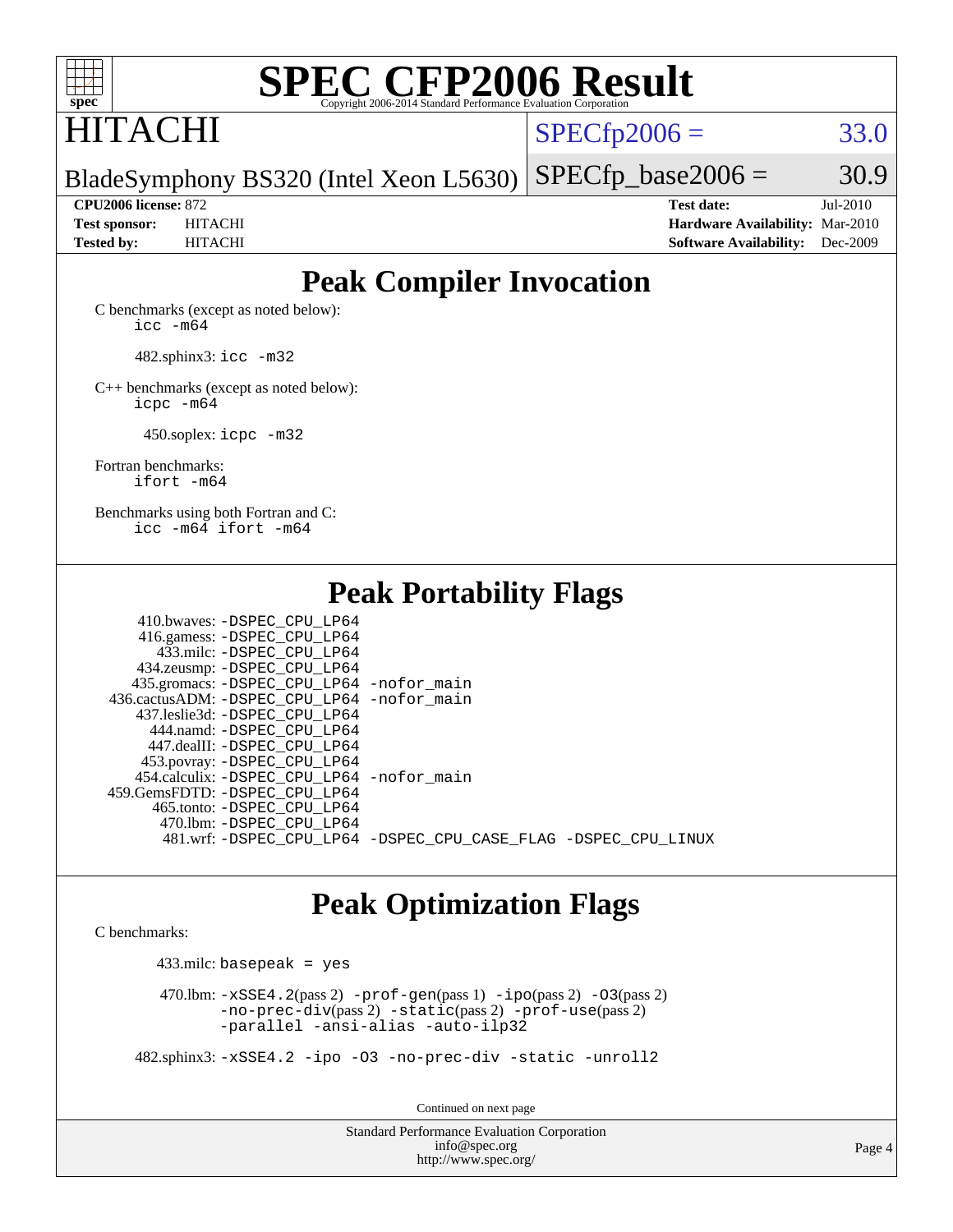

#### **[SPEC CFP2006 Result](http://www.spec.org/auto/cpu2006/Docs/result-fields.html#SPECCFP2006Result)** Copyright 2006-2014 Standard Performance Eva

**ITACHI** 

 $SPECfp2006 = 33.0$  $SPECfp2006 = 33.0$ 

BladeSymphony BS320 (Intel Xeon L5630)  $SPECTp\_base2006 = 30.9$ 

**[CPU2006 license:](http://www.spec.org/auto/cpu2006/Docs/result-fields.html#CPU2006license)** 872 **[Test date:](http://www.spec.org/auto/cpu2006/Docs/result-fields.html#Testdate)** Jul-2010 **[Test sponsor:](http://www.spec.org/auto/cpu2006/Docs/result-fields.html#Testsponsor)** HITACHI **[Hardware Availability:](http://www.spec.org/auto/cpu2006/Docs/result-fields.html#HardwareAvailability)** Mar-2010 **[Tested by:](http://www.spec.org/auto/cpu2006/Docs/result-fields.html#Testedby)** HITACHI **[Software Availability:](http://www.spec.org/auto/cpu2006/Docs/result-fields.html#SoftwareAvailability)** Dec-2009

### **[Peak Optimization Flags \(Continued\)](http://www.spec.org/auto/cpu2006/Docs/result-fields.html#PeakOptimizationFlags)**

[C++ benchmarks:](http://www.spec.org/auto/cpu2006/Docs/result-fields.html#CXXbenchmarks)

 444.namd: [-xSSE4.2](http://www.spec.org/cpu2006/results/res2010q3/cpu2006-20100914-13315.flags.html#user_peakPASS2_CXXFLAGSPASS2_LDFLAGS444_namd_f-xSSE42_f91528193cf0b216347adb8b939d4107)(pass 2) [-prof-gen](http://www.spec.org/cpu2006/results/res2010q3/cpu2006-20100914-13315.flags.html#user_peakPASS1_CXXFLAGSPASS1_LDFLAGS444_namd_prof_gen_e43856698f6ca7b7e442dfd80e94a8fc)(pass 1) [-ipo](http://www.spec.org/cpu2006/results/res2010q3/cpu2006-20100914-13315.flags.html#user_peakPASS2_CXXFLAGSPASS2_LDFLAGS444_namd_f-ipo)(pass 2) [-O3](http://www.spec.org/cpu2006/results/res2010q3/cpu2006-20100914-13315.flags.html#user_peakPASS2_CXXFLAGSPASS2_LDFLAGS444_namd_f-O3)(pass 2) [-no-prec-div](http://www.spec.org/cpu2006/results/res2010q3/cpu2006-20100914-13315.flags.html#user_peakPASS2_CXXFLAGSPASS2_LDFLAGS444_namd_f-no-prec-div)(pass 2) [-static](http://www.spec.org/cpu2006/results/res2010q3/cpu2006-20100914-13315.flags.html#user_peakPASS2_CXXFLAGSPASS2_LDFLAGS444_namd_f-static)(pass 2) [-prof-use](http://www.spec.org/cpu2006/results/res2010q3/cpu2006-20100914-13315.flags.html#user_peakPASS2_CXXFLAGSPASS2_LDFLAGS444_namd_prof_use_bccf7792157ff70d64e32fe3e1250b55)(pass 2) [-fno-alias](http://www.spec.org/cpu2006/results/res2010q3/cpu2006-20100914-13315.flags.html#user_peakOPTIMIZE444_namd_f-no-alias_694e77f6c5a51e658e82ccff53a9e63a) [-auto-ilp32](http://www.spec.org/cpu2006/results/res2010q3/cpu2006-20100914-13315.flags.html#user_peakCXXOPTIMIZE444_namd_f-auto-ilp32)  $447$ .dealII:  $-xSSE4$ .  $2(pass 2)$  [-prof-gen](http://www.spec.org/cpu2006/results/res2010q3/cpu2006-20100914-13315.flags.html#user_peakPASS1_CXXFLAGSPASS1_LDFLAGS447_dealII_prof_gen_e43856698f6ca7b7e442dfd80e94a8fc)(pass 1) [-ipo](http://www.spec.org/cpu2006/results/res2010q3/cpu2006-20100914-13315.flags.html#user_peakPASS2_CXXFLAGSPASS2_LDFLAGS447_dealII_f-ipo)(pass 2) -03(pass 2) [-no-prec-div](http://www.spec.org/cpu2006/results/res2010q3/cpu2006-20100914-13315.flags.html#user_peakPASS2_CXXFLAGSPASS2_LDFLAGS447_dealII_f-no-prec-div)(pass 2) [-static](http://www.spec.org/cpu2006/results/res2010q3/cpu2006-20100914-13315.flags.html#user_peakPASS2_CXXFLAGSPASS2_LDFLAGS447_dealII_f-static)(pass 2) [-prof-use](http://www.spec.org/cpu2006/results/res2010q3/cpu2006-20100914-13315.flags.html#user_peakPASS2_CXXFLAGSPASS2_LDFLAGS447_dealII_prof_use_bccf7792157ff70d64e32fe3e1250b55)(pass 2) [-unroll2](http://www.spec.org/cpu2006/results/res2010q3/cpu2006-20100914-13315.flags.html#user_peakOPTIMIZE447_dealII_f-unroll_784dae83bebfb236979b41d2422d7ec2) [-ansi-alias](http://www.spec.org/cpu2006/results/res2010q3/cpu2006-20100914-13315.flags.html#user_peakOPTIMIZE447_dealII_f-ansi-alias) [-scalar-rep-](http://www.spec.org/cpu2006/results/res2010q3/cpu2006-20100914-13315.flags.html#user_peakOPTIMIZE447_dealII_f-disablescalarrep_abbcad04450fb118e4809c81d83c8a1d) [-auto-ilp32](http://www.spec.org/cpu2006/results/res2010q3/cpu2006-20100914-13315.flags.html#user_peakCXXOPTIMIZE447_dealII_f-auto-ilp32) 450.soplex: [-xSSE4.2](http://www.spec.org/cpu2006/results/res2010q3/cpu2006-20100914-13315.flags.html#user_peakPASS2_CXXFLAGSPASS2_LDFLAGS450_soplex_f-xSSE42_f91528193cf0b216347adb8b939d4107)(pass 2) [-prof-gen](http://www.spec.org/cpu2006/results/res2010q3/cpu2006-20100914-13315.flags.html#user_peakPASS1_CXXFLAGSPASS1_LDFLAGS450_soplex_prof_gen_e43856698f6ca7b7e442dfd80e94a8fc)(pass 1) [-ipo](http://www.spec.org/cpu2006/results/res2010q3/cpu2006-20100914-13315.flags.html#user_peakPASS2_CXXFLAGSPASS2_LDFLAGS450_soplex_f-ipo)(pass 2) [-O3](http://www.spec.org/cpu2006/results/res2010q3/cpu2006-20100914-13315.flags.html#user_peakPASS2_CXXFLAGSPASS2_LDFLAGS450_soplex_f-O3)(pass 2) [-no-prec-div](http://www.spec.org/cpu2006/results/res2010q3/cpu2006-20100914-13315.flags.html#user_peakPASS2_CXXFLAGSPASS2_LDFLAGS450_soplex_f-no-prec-div)(pass 2) [-static](http://www.spec.org/cpu2006/results/res2010q3/cpu2006-20100914-13315.flags.html#user_peakPASS2_CXXFLAGSPASS2_LDFLAGS450_soplex_f-static)(pass 2) [-prof-use](http://www.spec.org/cpu2006/results/res2010q3/cpu2006-20100914-13315.flags.html#user_peakPASS2_CXXFLAGSPASS2_LDFLAGS450_soplex_prof_use_bccf7792157ff70d64e32fe3e1250b55)(pass 2) [-opt-malloc-options=3](http://www.spec.org/cpu2006/results/res2010q3/cpu2006-20100914-13315.flags.html#user_peakOPTIMIZE450_soplex_f-opt-malloc-options_13ab9b803cf986b4ee62f0a5998c2238) 453.povray: [-xSSE4.2](http://www.spec.org/cpu2006/results/res2010q3/cpu2006-20100914-13315.flags.html#user_peakPASS2_CXXFLAGSPASS2_LDFLAGS453_povray_f-xSSE42_f91528193cf0b216347adb8b939d4107)(pass 2) [-prof-gen](http://www.spec.org/cpu2006/results/res2010q3/cpu2006-20100914-13315.flags.html#user_peakPASS1_CXXFLAGSPASS1_LDFLAGS453_povray_prof_gen_e43856698f6ca7b7e442dfd80e94a8fc)(pass 1) [-ipo](http://www.spec.org/cpu2006/results/res2010q3/cpu2006-20100914-13315.flags.html#user_peakPASS2_CXXFLAGSPASS2_LDFLAGS453_povray_f-ipo)(pass 2) [-O3](http://www.spec.org/cpu2006/results/res2010q3/cpu2006-20100914-13315.flags.html#user_peakPASS2_CXXFLAGSPASS2_LDFLAGS453_povray_f-O3)(pass 2) [-no-prec-div](http://www.spec.org/cpu2006/results/res2010q3/cpu2006-20100914-13315.flags.html#user_peakPASS2_CXXFLAGSPASS2_LDFLAGS453_povray_f-no-prec-div)(pass 2) [-static](http://www.spec.org/cpu2006/results/res2010q3/cpu2006-20100914-13315.flags.html#user_peakPASS2_CXXFLAGSPASS2_LDFLAGS453_povray_f-static)(pass 2) [-prof-use](http://www.spec.org/cpu2006/results/res2010q3/cpu2006-20100914-13315.flags.html#user_peakPASS2_CXXFLAGSPASS2_LDFLAGS453_povray_prof_use_bccf7792157ff70d64e32fe3e1250b55)(pass 2) [-unroll4](http://www.spec.org/cpu2006/results/res2010q3/cpu2006-20100914-13315.flags.html#user_peakCXXOPTIMIZE453_povray_f-unroll_4e5e4ed65b7fd20bdcd365bec371b81f) [-ansi-alias](http://www.spec.org/cpu2006/results/res2010q3/cpu2006-20100914-13315.flags.html#user_peakCXXOPTIMIZE453_povray_f-ansi-alias) [Fortran benchmarks](http://www.spec.org/auto/cpu2006/Docs/result-fields.html#Fortranbenchmarks): 410.bwaves: [-xSSE4.2](http://www.spec.org/cpu2006/results/res2010q3/cpu2006-20100914-13315.flags.html#user_peakOPTIMIZE410_bwaves_f-xSSE42_f91528193cf0b216347adb8b939d4107) [-ipo](http://www.spec.org/cpu2006/results/res2010q3/cpu2006-20100914-13315.flags.html#user_peakOPTIMIZE410_bwaves_f-ipo) [-O3](http://www.spec.org/cpu2006/results/res2010q3/cpu2006-20100914-13315.flags.html#user_peakOPTIMIZE410_bwaves_f-O3) [-no-prec-div](http://www.spec.org/cpu2006/results/res2010q3/cpu2006-20100914-13315.flags.html#user_peakOPTIMIZE410_bwaves_f-no-prec-div) [-static](http://www.spec.org/cpu2006/results/res2010q3/cpu2006-20100914-13315.flags.html#user_peakOPTIMIZE410_bwaves_f-static) [-opt-prefetch](http://www.spec.org/cpu2006/results/res2010q3/cpu2006-20100914-13315.flags.html#user_peakOPTIMIZE410_bwaves_f-opt-prefetch) [-parallel](http://www.spec.org/cpu2006/results/res2010q3/cpu2006-20100914-13315.flags.html#user_peakOPTIMIZE410_bwaves_f-parallel) 416.gamess:  $-xSSE4$ . 2(pass 2)  $-prof-gen(pass 1) -ipo(pass 2) -O3(pass 2)$  $-prof-gen(pass 1) -ipo(pass 2) -O3(pass 2)$  $-prof-gen(pass 1) -ipo(pass 2) -O3(pass 2)$  $-prof-gen(pass 1) -ipo(pass 2) -O3(pass 2)$  $-prof-gen(pass 1) -ipo(pass 2) -O3(pass 2)$  $-prof-gen(pass 1) -ipo(pass 2) -O3(pass 2)$ [-no-prec-div](http://www.spec.org/cpu2006/results/res2010q3/cpu2006-20100914-13315.flags.html#user_peakPASS2_FFLAGSPASS2_LDFLAGS416_gamess_f-no-prec-div)(pass 2) [-static](http://www.spec.org/cpu2006/results/res2010q3/cpu2006-20100914-13315.flags.html#user_peakPASS2_FFLAGSPASS2_LDFLAGS416_gamess_f-static)(pass 2) [-prof-use](http://www.spec.org/cpu2006/results/res2010q3/cpu2006-20100914-13315.flags.html#user_peakPASS2_FFLAGSPASS2_LDFLAGS416_gamess_prof_use_bccf7792157ff70d64e32fe3e1250b55)(pass 2) [-unroll2](http://www.spec.org/cpu2006/results/res2010q3/cpu2006-20100914-13315.flags.html#user_peakOPTIMIZE416_gamess_f-unroll_784dae83bebfb236979b41d2422d7ec2) [-Ob0](http://www.spec.org/cpu2006/results/res2010q3/cpu2006-20100914-13315.flags.html#user_peakOPTIMIZE416_gamess_f-Ob_n_fbe6f6428adb7d4b74b1e99bb2444c2d) [-ansi-alias](http://www.spec.org/cpu2006/results/res2010q3/cpu2006-20100914-13315.flags.html#user_peakOPTIMIZE416_gamess_f-ansi-alias) [-scalar-rep-](http://www.spec.org/cpu2006/results/res2010q3/cpu2006-20100914-13315.flags.html#user_peakOPTIMIZE416_gamess_f-disablescalarrep_abbcad04450fb118e4809c81d83c8a1d) 434.zeusmp: basepeak = yes 437.leslie3d: basepeak = yes 459.GemsFDTD: [-xSSE4.2](http://www.spec.org/cpu2006/results/res2010q3/cpu2006-20100914-13315.flags.html#user_peakPASS2_FFLAGSPASS2_LDFLAGS459_GemsFDTD_f-xSSE42_f91528193cf0b216347adb8b939d4107)(pass 2) [-prof-gen](http://www.spec.org/cpu2006/results/res2010q3/cpu2006-20100914-13315.flags.html#user_peakPASS1_FFLAGSPASS1_LDFLAGS459_GemsFDTD_prof_gen_e43856698f6ca7b7e442dfd80e94a8fc)(pass 1) [-ipo](http://www.spec.org/cpu2006/results/res2010q3/cpu2006-20100914-13315.flags.html#user_peakPASS2_FFLAGSPASS2_LDFLAGS459_GemsFDTD_f-ipo)(pass 2) [-O3](http://www.spec.org/cpu2006/results/res2010q3/cpu2006-20100914-13315.flags.html#user_peakPASS2_FFLAGSPASS2_LDFLAGS459_GemsFDTD_f-O3)(pass 2) [-no-prec-div](http://www.spec.org/cpu2006/results/res2010q3/cpu2006-20100914-13315.flags.html#user_peakPASS2_FFLAGSPASS2_LDFLAGS459_GemsFDTD_f-no-prec-div)(pass 2) [-static](http://www.spec.org/cpu2006/results/res2010q3/cpu2006-20100914-13315.flags.html#user_peakPASS2_FFLAGSPASS2_LDFLAGS459_GemsFDTD_f-static)(pass 2) [-prof-use](http://www.spec.org/cpu2006/results/res2010q3/cpu2006-20100914-13315.flags.html#user_peakPASS2_FFLAGSPASS2_LDFLAGS459_GemsFDTD_prof_use_bccf7792157ff70d64e32fe3e1250b55)(pass 2) [-unroll2](http://www.spec.org/cpu2006/results/res2010q3/cpu2006-20100914-13315.flags.html#user_peakOPTIMIZE459_GemsFDTD_f-unroll_784dae83bebfb236979b41d2422d7ec2) [-Ob0](http://www.spec.org/cpu2006/results/res2010q3/cpu2006-20100914-13315.flags.html#user_peakOPTIMIZE459_GemsFDTD_f-Ob_n_fbe6f6428adb7d4b74b1e99bb2444c2d) [-opt-prefetch](http://www.spec.org/cpu2006/results/res2010q3/cpu2006-20100914-13315.flags.html#user_peakOPTIMIZE459_GemsFDTD_f-opt-prefetch) [-parallel](http://www.spec.org/cpu2006/results/res2010q3/cpu2006-20100914-13315.flags.html#user_peakOPTIMIZE459_GemsFDTD_f-parallel) 465.tonto: [-xSSE4.2](http://www.spec.org/cpu2006/results/res2010q3/cpu2006-20100914-13315.flags.html#user_peakPASS2_FFLAGSPASS2_LDFLAGS465_tonto_f-xSSE42_f91528193cf0b216347adb8b939d4107)(pass 2) [-prof-gen](http://www.spec.org/cpu2006/results/res2010q3/cpu2006-20100914-13315.flags.html#user_peakPASS1_FFLAGSPASS1_LDFLAGS465_tonto_prof_gen_e43856698f6ca7b7e442dfd80e94a8fc)(pass 1) [-ipo](http://www.spec.org/cpu2006/results/res2010q3/cpu2006-20100914-13315.flags.html#user_peakPASS2_FFLAGSPASS2_LDFLAGS465_tonto_f-ipo)(pass 2) [-O3](http://www.spec.org/cpu2006/results/res2010q3/cpu2006-20100914-13315.flags.html#user_peakPASS2_FFLAGSPASS2_LDFLAGS465_tonto_f-O3)(pass 2) [-no-prec-div](http://www.spec.org/cpu2006/results/res2010q3/cpu2006-20100914-13315.flags.html#user_peakPASS2_FFLAGSPASS2_LDFLAGS465_tonto_f-no-prec-div)(pass 2) [-static](http://www.spec.org/cpu2006/results/res2010q3/cpu2006-20100914-13315.flags.html#user_peakPASS2_FFLAGSPASS2_LDFLAGS465_tonto_f-static)(pass 2) [-prof-use](http://www.spec.org/cpu2006/results/res2010q3/cpu2006-20100914-13315.flags.html#user_peakPASS2_FFLAGSPASS2_LDFLAGS465_tonto_prof_use_bccf7792157ff70d64e32fe3e1250b55)(pass 2) [-inline-calloc](http://www.spec.org/cpu2006/results/res2010q3/cpu2006-20100914-13315.flags.html#user_peakOPTIMIZE465_tonto_f-inline-calloc) [-opt-malloc-options=3](http://www.spec.org/cpu2006/results/res2010q3/cpu2006-20100914-13315.flags.html#user_peakOPTIMIZE465_tonto_f-opt-malloc-options_13ab9b803cf986b4ee62f0a5998c2238) [-auto](http://www.spec.org/cpu2006/results/res2010q3/cpu2006-20100914-13315.flags.html#user_peakOPTIMIZE465_tonto_f-auto) [-unroll4](http://www.spec.org/cpu2006/results/res2010q3/cpu2006-20100914-13315.flags.html#user_peakOPTIMIZE465_tonto_f-unroll_4e5e4ed65b7fd20bdcd365bec371b81f) [Benchmarks using both Fortran and C](http://www.spec.org/auto/cpu2006/Docs/result-fields.html#BenchmarksusingbothFortranandC): 435.gromacs: [-xSSE4.2](http://www.spec.org/cpu2006/results/res2010q3/cpu2006-20100914-13315.flags.html#user_peakPASS2_CFLAGSPASS2_FFLAGSPASS2_LDFLAGS435_gromacs_f-xSSE42_f91528193cf0b216347adb8b939d4107)(pass 2) [-prof-gen](http://www.spec.org/cpu2006/results/res2010q3/cpu2006-20100914-13315.flags.html#user_peakPASS1_CFLAGSPASS1_FFLAGSPASS1_LDFLAGS435_gromacs_prof_gen_e43856698f6ca7b7e442dfd80e94a8fc)(pass 1) [-ipo](http://www.spec.org/cpu2006/results/res2010q3/cpu2006-20100914-13315.flags.html#user_peakPASS2_CFLAGSPASS2_FFLAGSPASS2_LDFLAGS435_gromacs_f-ipo)(pass 2) [-O3](http://www.spec.org/cpu2006/results/res2010q3/cpu2006-20100914-13315.flags.html#user_peakPASS2_CFLAGSPASS2_FFLAGSPASS2_LDFLAGS435_gromacs_f-O3)(pass 2) [-no-prec-div](http://www.spec.org/cpu2006/results/res2010q3/cpu2006-20100914-13315.flags.html#user_peakPASS2_CFLAGSPASS2_FFLAGSPASS2_LDFLAGS435_gromacs_f-no-prec-div)(pass 2) [-static](http://www.spec.org/cpu2006/results/res2010q3/cpu2006-20100914-13315.flags.html#user_peakPASS2_CFLAGSPASS2_FFLAGSPASS2_LDFLAGS435_gromacs_f-static)(pass 2) [-prof-use](http://www.spec.org/cpu2006/results/res2010q3/cpu2006-20100914-13315.flags.html#user_peakPASS2_CFLAGSPASS2_FFLAGSPASS2_LDFLAGS435_gromacs_prof_use_bccf7792157ff70d64e32fe3e1250b55)(pass 2) [-opt-prefetch](http://www.spec.org/cpu2006/results/res2010q3/cpu2006-20100914-13315.flags.html#user_peakOPTIMIZE435_gromacs_f-opt-prefetch) [-auto-ilp32](http://www.spec.org/cpu2006/results/res2010q3/cpu2006-20100914-13315.flags.html#user_peakCOPTIMIZE435_gromacs_f-auto-ilp32) 436.cactusADM: [-xSSE4.2](http://www.spec.org/cpu2006/results/res2010q3/cpu2006-20100914-13315.flags.html#user_peakPASS2_CFLAGSPASS2_FFLAGSPASS2_LDFLAGS436_cactusADM_f-xSSE42_f91528193cf0b216347adb8b939d4107)(pass 2) [-prof-gen](http://www.spec.org/cpu2006/results/res2010q3/cpu2006-20100914-13315.flags.html#user_peakPASS1_CFLAGSPASS1_FFLAGSPASS1_LDFLAGS436_cactusADM_prof_gen_e43856698f6ca7b7e442dfd80e94a8fc)(pass 1) [-ipo](http://www.spec.org/cpu2006/results/res2010q3/cpu2006-20100914-13315.flags.html#user_peakPASS2_CFLAGSPASS2_FFLAGSPASS2_LDFLAGS436_cactusADM_f-ipo)(pass 2) [-O3](http://www.spec.org/cpu2006/results/res2010q3/cpu2006-20100914-13315.flags.html#user_peakPASS2_CFLAGSPASS2_FFLAGSPASS2_LDFLAGS436_cactusADM_f-O3)(pass 2) [-no-prec-div](http://www.spec.org/cpu2006/results/res2010q3/cpu2006-20100914-13315.flags.html#user_peakPASS2_CFLAGSPASS2_FFLAGSPASS2_LDFLAGS436_cactusADM_f-no-prec-div)(pass 2) [-static](http://www.spec.org/cpu2006/results/res2010q3/cpu2006-20100914-13315.flags.html#user_peakPASS2_CFLAGSPASS2_FFLAGSPASS2_LDFLAGS436_cactusADM_f-static)(pass 2) [-prof-use](http://www.spec.org/cpu2006/results/res2010q3/cpu2006-20100914-13315.flags.html#user_peakPASS2_CFLAGSPASS2_FFLAGSPASS2_LDFLAGS436_cactusADM_prof_use_bccf7792157ff70d64e32fe3e1250b55)(pass 2) [-unroll2](http://www.spec.org/cpu2006/results/res2010q3/cpu2006-20100914-13315.flags.html#user_peakOPTIMIZE436_cactusADM_f-unroll_784dae83bebfb236979b41d2422d7ec2) [-opt-prefetch](http://www.spec.org/cpu2006/results/res2010q3/cpu2006-20100914-13315.flags.html#user_peakOPTIMIZE436_cactusADM_f-opt-prefetch) [-parallel](http://www.spec.org/cpu2006/results/res2010q3/cpu2006-20100914-13315.flags.html#user_peakOPTIMIZE436_cactusADM_f-parallel) [-auto-ilp32](http://www.spec.org/cpu2006/results/res2010q3/cpu2006-20100914-13315.flags.html#user_peakCOPTIMIZE436_cactusADM_f-auto-ilp32)

Continued on next page